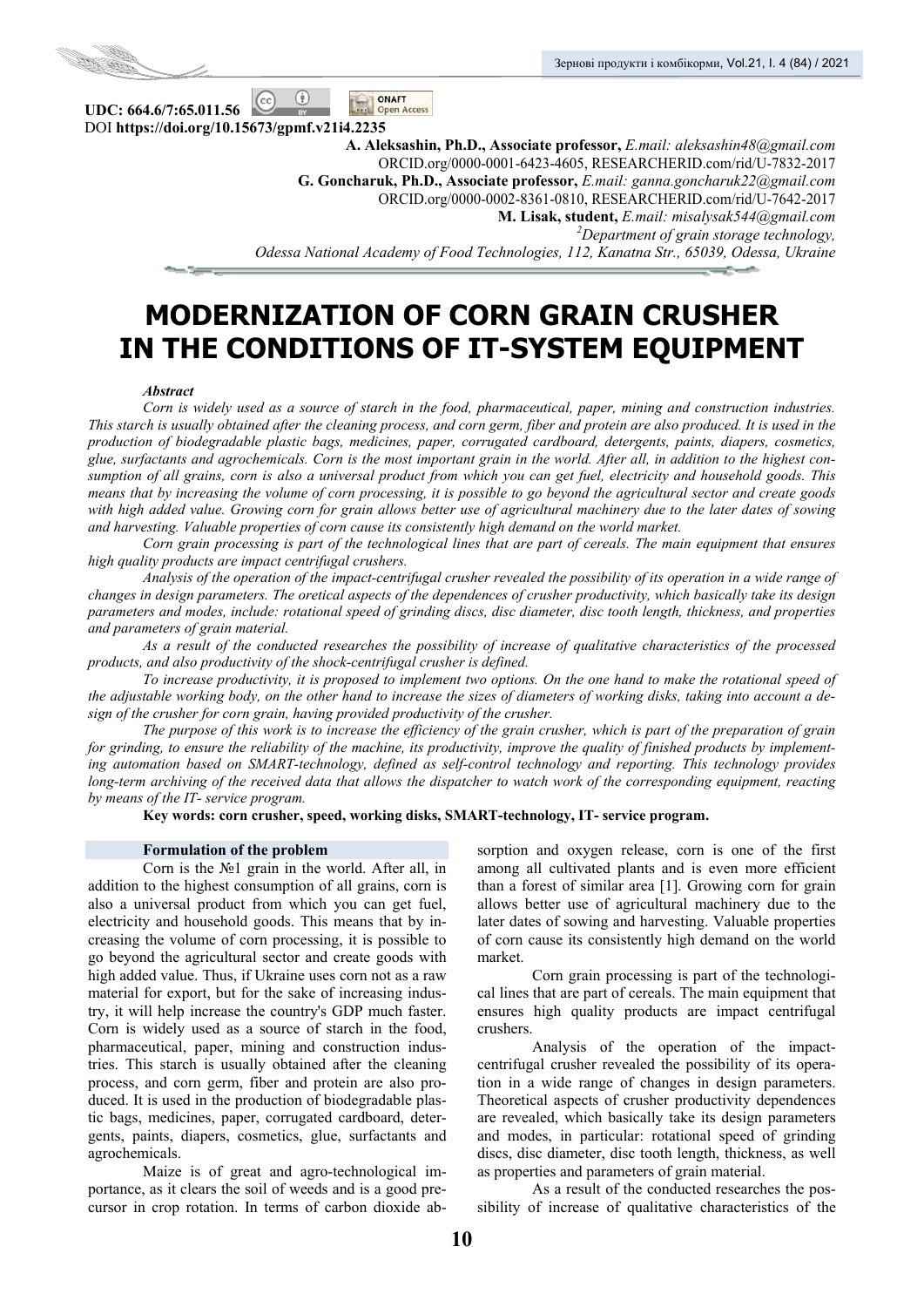processed products, and also productivity of the shockcentrifugal crusher is defined.

To increase productivity, it is proposed to implement two options. On the one hand to make the speed of the adjustable working body, on the other hand to increase the size of the diameters of the working disks, taking into account the design of the crusher for corn grain, ensuring the productivity of the crusher equal to 12t / h. Take as a basis a disc crusher for corn type ZDD.

#### **Materials and methods of research Technological calculation Output data**

Productivity Q = 12 t / h = 3,3 kg / s; Corn grain sizes [2]: length *lз*= 5.5 ... 13.5 mm; Width *вз* = 5 ... 11.5 mm; Thickness  $c_3 = 2.5$  ... 8 mm; Diameter of a feeding drum = 275 mm; Length of a feeding drum  $Lpb = 200$  mm; Volume weight of maize grain  $\gamma = 750 \text{ kg/m}^3$  [3]



**Fig.1 Scheme of calculation** 

1 - rotating disk; 2 - fixed disk;  $D_{\pi}$  - outer diameter of the disks;

 $d_n$  - diameter of disks,  $n_n$  - frequency of rotation of a moving disk (Fig. 1)

We accept internal diameter of disks as in the car ZDD  $d_{\theta}$  = 475 mm;

The speed of rotation of the moving disk  $n_{\phi} = 986$ rpm

#### **Research results**

**Calculation**  Machine performance

$$
Q = 0.9q_0 \frac{p_0^2 v(k-1)}{z k^2} t/h,
$$
\n(1)

where:  $q_o$  is the specific stress of 1 m<sup>2</sup> of the work-

TECHNOLOGICAL PROCESSES, EQUIPMENT **TECHNOLOGICAL PROCESSES, EQUIPMENT**

ing field area (for crushing corn  $q_o = 2.4$  kg / m<sup>2</sup> [3]);

 $D_{\theta}$  - outer diameter of the disks in m;

v is the circumferential speed of the rotating disk,  $m / s$ ;

k is the ratio 
$$
D_{\partial} / d_{\mu} (K = D_{\partial} / 0.475)
$$
.

$$
\nu = \frac{\pi n_a P_h}{60} = \frac{8.14 \cdot 986 P_h}{60} = 51.6 D_{\rm g} \, \text{m/s} \tag{2}
$$

Substitute in formula ( 1) known values

$$
Q = 0.9 \cdot 2.4 \frac{\frac{D_R}{2} \ln \left( \frac{D_R}{6.42B} - 1 \right)}{2 \left( \frac{D_R}{6.42B} \right)^2} = 12.57 D_R \left( \frac{D_R}{6.42B} - 1 \right) = 12 \ t/h
$$
\n(3)

Determine the outer diameter of the disks  $D_{\theta}$  to do this we solve the quadratic equation

$$
2.105D_3^2 - D_{\pi} - 0.955 = 0.964
$$
\nwe accept  $D_{\pi} = 0.965$  m;  
\nthen:  
\n
$$
v = 51.6 \cdot 0.965 = 49.8
$$
 m/s;  
\n
$$
k = 0.965 / 0.475 = 2.03
$$
. (4)

Calculation of the feeding mechanism (Fig. 2. 1 - feed drum; 2 - damper; 3 - pipe)



#### **Рис.2. Схема розрахунку живильника**

Determine the average grain size of corn: length  $I_{\rm g}$  = (5.5 + 13.5) / 2 = 9.5 mm;

width  $\mathbf{B}_{\mathbf{g}} = (5 + 11.5) / 2 = 8.25$  mm; thickness  $= (2.5 + 8) / 2 = 5.25$  mm.

The volume of the grain  $\mathbf{F}_{\mathbf{a}} = \mathbf{F}_{\mathbf{m}}$ ,

where:  $V_{\text{in}} = \frac{\pi d^3}{6}$  is the volume of the sphere; d is the reduced particle diameter.

$$
V_{\mathbf{z}} = \mathbf{0.15} l_{\mathbf{z}} (1.6 \mathbf{s}_{\mathbf{z}}^2 + \mathbf{c}_{\mathbf{z}} (\mathbf{s}_{\mathbf{z}} + \mathbf{c}_{\mathbf{z}})) \, \text{mm}, \tag{5}
$$

 $0.15 - 9.5 - (1.6 - 8.25^2 + 5.25 - (8.25 + 5.25)) = 165.8$ *. мм<sup>3</sup>*

$$
d = \sqrt[3]{\frac{V_0 \cdot 6}{\pi}} = \sqrt[3]{\frac{168.8 \cdot 6}{\pi}} = 6.8_{\text{MM}} \tag{6}
$$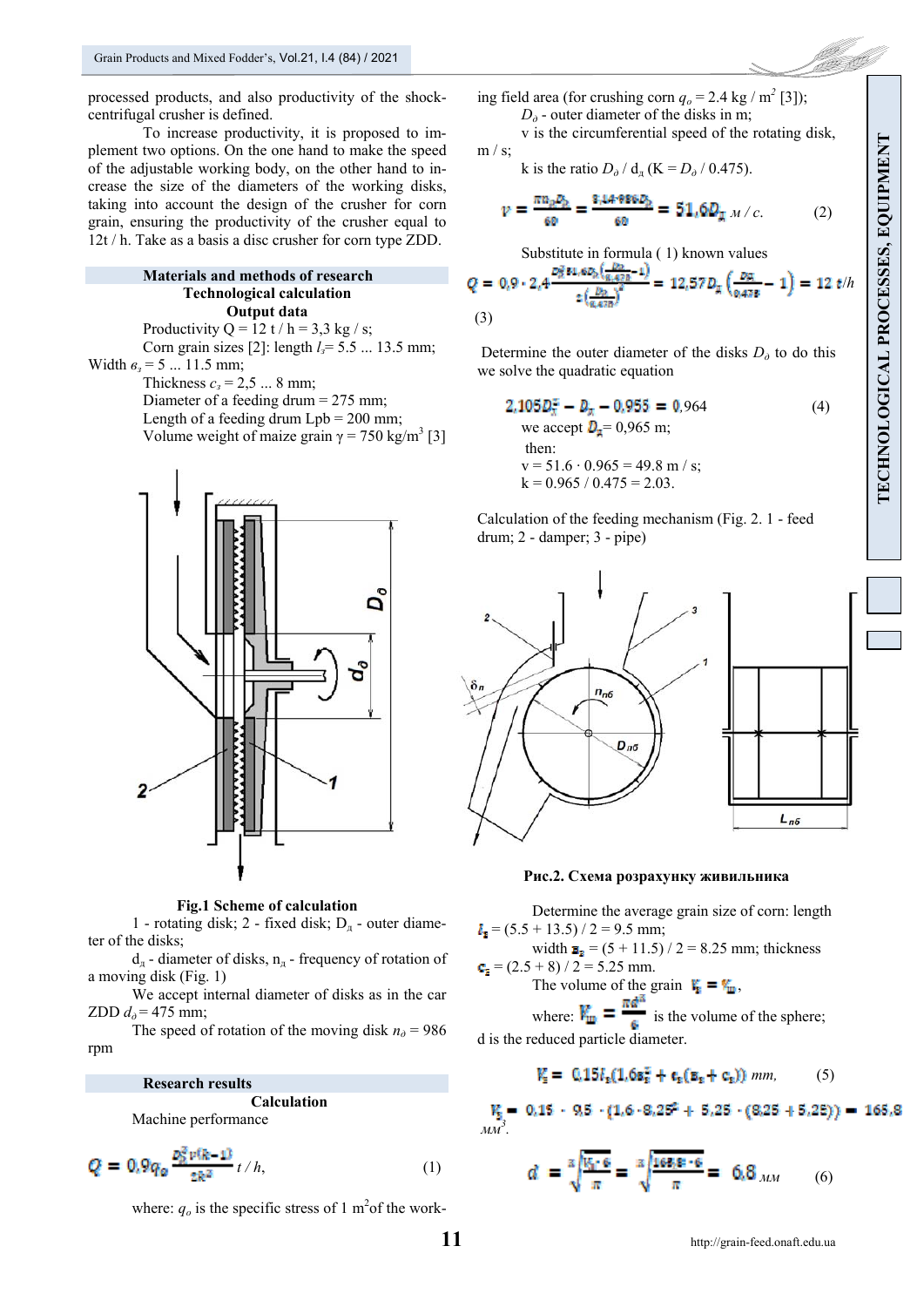

The average speed of the product in the slot of the feeder

$$
v_n = \frac{v}{\gamma \delta_n L_n} \sqrt{2\pi}
$$

Where:  $L_n = L_{n6} = 200$  mm - the length of the feeder;

$$
\delta_n
$$
 is the width of the feeder slot;

 $\delta_n$  > 5d = 5 ⋅ 6.8 = 34 mm, (8) we accept ;  $\delta_n = 35$  mm.

$$
v_{\rm B} = \frac{(v_{\rm B} + v_{\rm C})}{2}, m/s \tag{9}
$$

$$
v_n = 3.3 / (750 \cdot 0.035 \cdot 0.2) = 0.62 \text{ m/s}.
$$

Where:  $v_{\text{g}} = 0$  - the speed of the valve; vb - circumferential speed of the drum.

$$
v_{\tilde{a}} = 2v_{\tilde{a}} = 2 \cdot 0.62 = 1.24 \text{ m/s.}
$$
 (10)

n in the frequency of rotation of the feed during  
\nn\_nb = 
$$
(60 \cdot v_b) / (\pi \cdot D_pb) =
$$
  
\n=  $(60 \cdot 1.24) / (3.14 \cdot 0.275) = 86 \text{ r/min.}$  (11)

#### **Conclusion from the calculation**

Productivity of the machine of the machine for crushing of corn grain  $Q = 12 t / h$ ; the speed of rotation of the moving working disk  $PD = 986$  rpm; outer diameter of disks Dd = 965 mm; inner diameter of disks  $dd = 475$  mm; circumferential speed of the rotating disk (outer diameter)  $v = 49.8$  m / s; the length of the feed drum Lpb = 200 mm; the diameter of the feed drum  $Dpb = 275$  mm; the speed of the feed drum  $PPB = 86$  r/min

#### **Description of the kinematic scheme**

 $w_n = \frac{w_{n-1}}{w_{n-1}}$   $M/c$ , the elastic coupling 2 is transmitted to the shaft I on Rotation from the electric motor 1 (fig. 3) through which the rotating disk 3 is fixed.

> Shaft bearings I are located on the sleeves 5 and 6, which rotate together with the shaft, while the shaft is able to move in the axial direction. One half-clutch is mounted on the sleeve 6, and the second half-clutch is mounted on the motor shaft. On the sleeve 5 is fixed the drive pulley 7 of the flat belt transmission, which transmits rotation to the shaft II, which is fixed to the driven pulley 8 and the worm 9 of the worm gear. The worm gear transmits rotation to the shaft III, which is fixed to the worm wheel 10 and the feed drum 22.

> Adjusting the gap between the disk 3 and the fixed disk 4 is as follows: when you turn the fork 17, the spring 20 ceases to act on.

#### **Kinematic calculation Output data**

Frequency of rotation of a mobile working disk *пд* = 986 r/min;

Frequency of rotation of the feed drum  $n_{n6} = 86$ r/min;

Axial distance of worm transmission  $a_w = 100$ mm;

The diameter of the drive pulley of the flat belt transmission  $D_1$  = 125 mm.

Determine the kinematic parameters of the machine drive (Fig.4)



**Fig. 3. Kinematic scheme**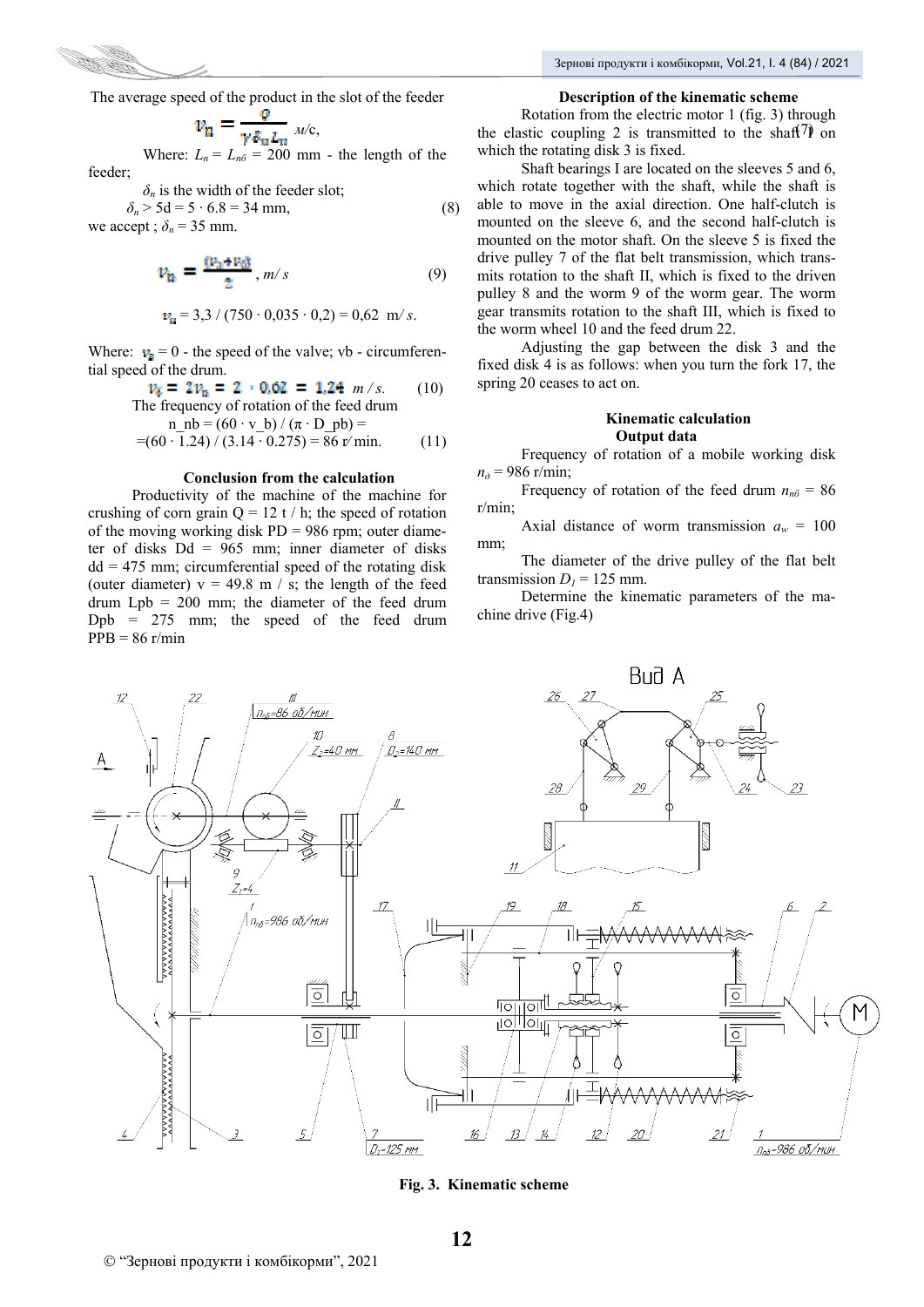

**Fig. 4. Kinematic scheme for calculation** 

#### **Calculation**

The rotating shaft of the rotating disk receives rotation from through the coupling, then  $n_{\rho} = n_{\rho g} = 986$ r/min

The gear ratio of the feed drum drive is required

$$
i = \frac{n_{\text{mp}}}{n_{\text{n6}}} = \frac{986}{86} = 11,5 \tag{12}
$$

Take the gear ratio of the worm gear  $i<sub>u</sub> = 10$  and deter-

mine the gear ratio of the flat belt drive

$$
t_p = \frac{t}{t_q} = \frac{11_t b}{10} = 1.15
$$
 (13)

Determine the dividing diameter of the worm

$$
d_1 = qm = 10 \cdot 4 = 40 \, \text{mm}, \tag{14}
$$

here: q is the coefficient of the diameter of the worm; m is the modulus (we assume  $q = 10$ ,  $m = 4$  mm [3]).

At  $i_y = 10$  the recommended number of measures of the worm  $Z_1 = 4$ , then the number of teeth of the worm wheel will be  $Z_2 = Z_1 \cdot i_{ch} = 4 \cdot 10 = 40$  mm.

Determine the dividing diameter of the worm wheel:

$$
d_2 = Z_2 m = 40 \cdot 4 = 160 mm \tag{15}
$$

Specify the wheelbase of the worm gear:

$$
a_w = \frac{(d_1 + d_2)}{2} = \frac{40 + 160}{2} = 100mm \tag{16}
$$

Determine the diameter of the driven pulley flat belt transmission:

## $D_z = t_p D_1 (1 - \alpha) = 1.15 \cdot 125 \cdot (1 - 0.015) = 141 \text{ mm}$

here:  $\epsilon = 0.015$  - relative slip. We accept  $D_2 = 140$  mm.

#### **Conclusion from the calculation**

Worm gear parameters: wheelbase  $a_w = 100$  mm; gear ratio  $i_y = 10$ ; the number of measures of the worm  $Z_1 = 4$ ; the number of teeth of the worm wheel will be  $Z_2$  = 40 mm; dividing diameters  $d_1$  = 40 mm; d<sub>2</sub>=160 mm.

When the diameters of the pulleys  $D_1$ = 125 mm and  $D_2$ = 140 mm, the gear ratio of the flat belt transmission will be  $i_p = 1.15$ .

Thus, the efficiency of the machine for crushing corn grains can be achieved through the following indicators:

- machine productivity  $Q = 12 t / h$ ; the frequency of rotation of the moving working disk  $n_a$  = 986 r/min; outer diameter of disks  $D<sub>a</sub>$  = 965mm; inner diameter of disks  $d_{\theta} = 475$ mm; circumferential speed of a rotating disk (on external diameter)  $v = 49,8m / s$ ; length of the feeding drum  $L_{n6}$  = 20mm; diameter of the feeding drum  $D_{n6}$  = 275mm; the speed of the feed drum  $n_{n6}$  = 86r / min;

- the technological and kinematic characteristics of the machine for crushing corn grain are significantly affected - the speed of rotation of the rotor, the interdiscal gap between the rotating and stationary working body;

At introduction of SMART-technologies for maintenance of an optimum mode of work in a production line it is necessary to apply such technical means, and also means of computer engineering:

- organization of an automated workplace of the operator on the basis of a personal computer with a control system and data collection, designed to monitor and automatically control a large number of remote, geographically distributed objects and visualize the state of technological and transport equipment, control it, archive parameters;

- temperature sensors of bearings of the driving electric motor, reducer, bearing supports of a working shaft of the car for crushing of corn grain;

- control of grain consumption by means of the executive mechanism in the working chamber;

(14) - control and management of frequency of rotation of the driving electric motor of a working shaft of the car for crushing of corn grain;

- control of current load of the driving electric motor of the shaft of the machine for crushing corn grain.

The most important component of the remote automated control system is the need to receive service messages. Current service messages are used to implement the dialog mode of the control system and the operator. Such messages are accompanied by an audible signal to attract the attention of the operator and are displayed on the control field in the central part of the monitor of the personal computer of the automated workplace. To confirm to the control system that the operator has read the message, he must press the interactive button "acknowledge" and the button "close", turn off the automatic warning sound alarm.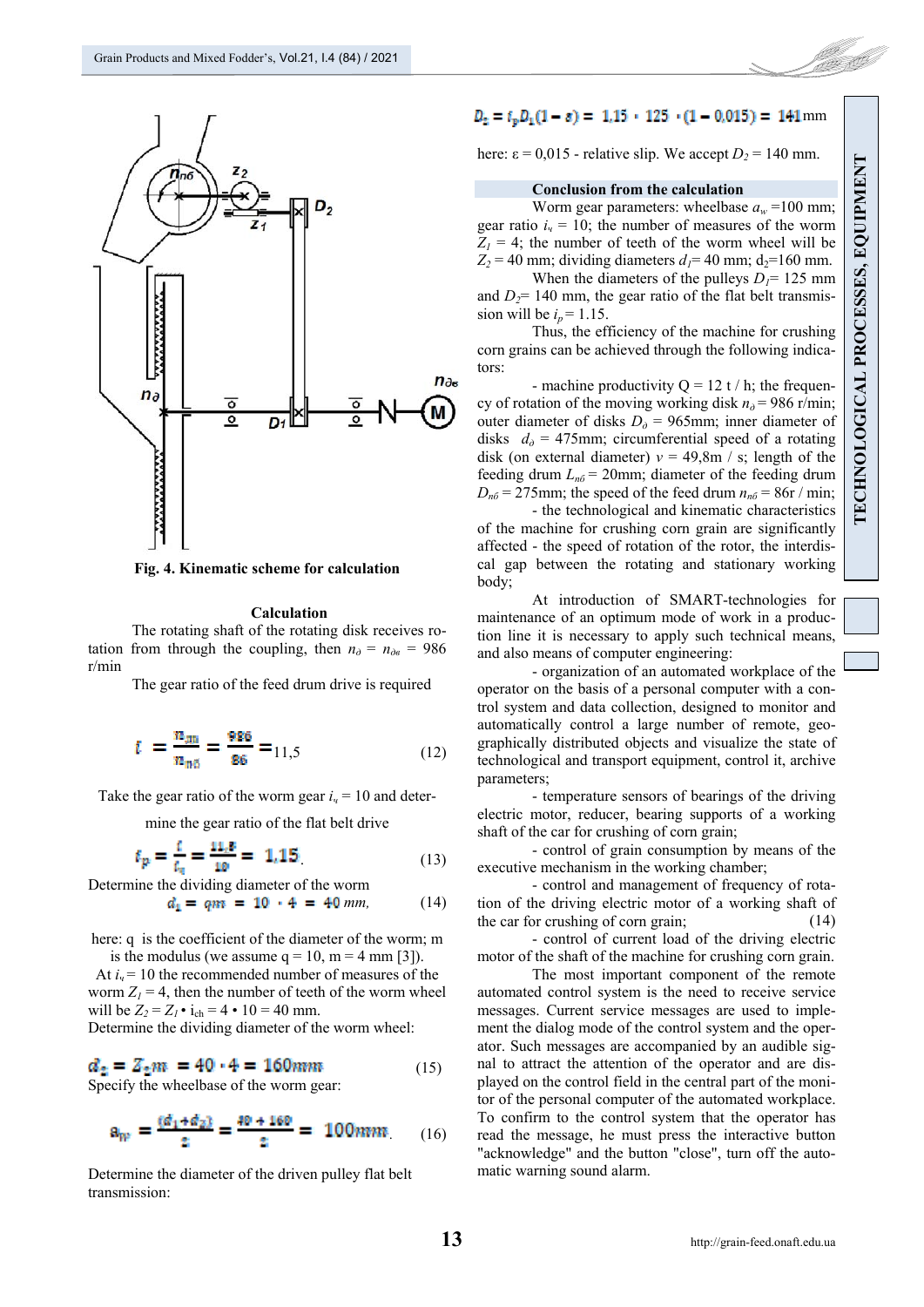

| Archive of messages                                      |           |                      |                                       |               |  |  |  |
|----------------------------------------------------------|-----------|----------------------|---------------------------------------|---------------|--|--|--|
| Emergency For the period from 01.01.2022. to 31.01.2022. |           |                      |                                       |               |  |  |  |
| Date                                                     | Time      | Name                 | Messages                              | Confirmed     |  |  |  |
| 05.01.22.                                                | 10.11.45. | Conveyor 1           | Not ready for work. Check all sensors | Administrator |  |  |  |
| 05.01.22.                                                | 10.12.49. | Conveyor 1           | Not ready for work. Check all sensors | Operator      |  |  |  |
| 11.01.22.                                                | 08.32.38. | Elevator 2.          | Check speed control sensor            | Administrator |  |  |  |
| 11.01.22.                                                | 08.34.23. | Elevator 2.          | Check speed control sensor            | Operator      |  |  |  |
| 19.01.21                                                 | 14.23.48  | Dispenser of grain 1 | Sensor scales alarm                   | Administrator |  |  |  |
| 19.01.22.                                                | 19.24.12. | Dispenser of grain 1 | Sensor scales alarm                   | Operator      |  |  |  |

## **Table 1 - Example of presenting alarm messages**

#### **Table 2 - Example of presenting alarm messages**

| Archive of messages                                              |           |             |                                                      |               |  |  |  |
|------------------------------------------------------------------|-----------|-------------|------------------------------------------------------|---------------|--|--|--|
| Warning situation For the period from 01.01.2022. to 31.01.2022. |           |             |                                                      |               |  |  |  |
| Date                                                             | Time      | Name        | Messages                                             | Confirmed     |  |  |  |
| 17.01.22.                                                        | 13.28.50. | Dryer 1     | No heat agent                                        | Administrator |  |  |  |
| 17.01.22.                                                        | 13.31.21. | Dryer 1     | No heat agent                                        | Operator      |  |  |  |
| 21.01.22.                                                        | 16.20.48. | Crusher 2   | The temperature of the shaft bearing is<br>increased | Administrator |  |  |  |
| 21.01.22                                                         | 16.22.35. | Crusher 2   | The temperature of the shaft bearing is<br>increased | Operator      |  |  |  |
| 26.01.22.                                                        | 09.08.29. | Separator 3 | Depressurization of the case                         | Administrator |  |  |  |
| 26.01.22.                                                        | 09.10.35. | Separator 3 | Depressurization of the case                         | Operator      |  |  |  |

All service messages are stored in the archive of technological messages, available for viewing and further correct analysis of the operator and the state of the technological process, in general, and each technological object, in particular, at any time, due to the need for IT service equipment . In this case, the archive table consists of the following columns - date, time, message text, and all technological messages displayed on the information board in different colored backgrounds are divided into:

- emergency (blue background);

- warning (blue background, tabl. 1);
- auxiliary (blue background tabl. 2);
- condition of equipment (tabl. 1);
- logical messages (tabl. 2).

Duplicate message on a white background captures the time of acknowledgment by the operator finding the message. For example, table 1, 2 in the form of layouts, which shows in what form the information can be provided to the operator and stored in the archive.

#### **REFERENCES**

- *1. https://aggeek.net/businessviews.com.ua*
- *2. Technological equipment predpriyatiy otryasli (grain processing enterprises): a textbook / L.А.Glebov, А.B. Demsky, VF Vedenev and others - M .: DeLi print, 2006. 816.*
- *3. Technological equipment of flour and cereal enterprises: a textbook / O.I.Гапонюк, Л.С. Soldatenko, LG Grosul et al. - Kherson: Oldi-plus, 2018. 752.*